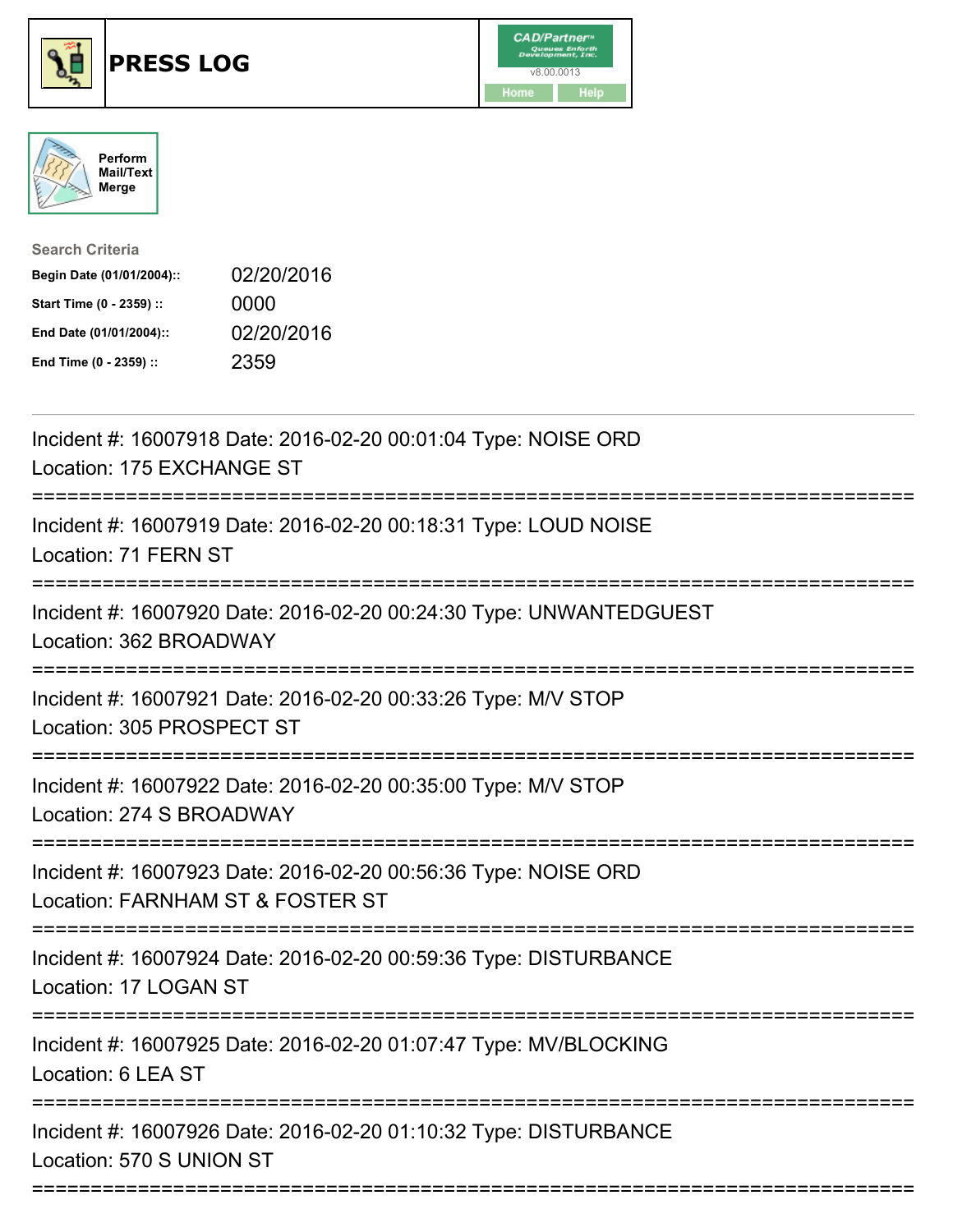| Incident #: 16007927 Date: 2016-02-20 02:00:45 Type: FIGHT<br>Location: 102 ESSEX ST                         |
|--------------------------------------------------------------------------------------------------------------|
| Incident #: 16007928 Date: 2016-02-20 02:16:24 Type: ALARMS<br>Location: 178 LAWRENCE ST                     |
| Incident #: 16007929 Date: 2016-02-20 02:20:38 Type: SUICIDE ATTEMPT<br>Location: 700 ESSEX ST               |
| Incident #: 16007930 Date: 2016-02-20 02:24:12 Type: HIT & RUN M/V<br>Location: BROADWAY & HAVERHILL ST      |
| Incident #: 16007931 Date: 2016-02-20 02:25:26 Type: M/V STOP<br>Location: 209 PARK ST                       |
| Incident #: 16007932 Date: 2016-02-20 02:37:31 Type: AUTO ACC/NO PI<br>Location: 360 BROADWAY                |
| Incident #: 16007933 Date: 2016-02-20 02:39:29 Type: DOMESTIC/PAST<br>Location: 48 MELVIN ST                 |
| Incident #: 16007934 Date: 2016-02-20 02:48:15 Type: FIGHT<br>Location: 22 DUCKETT AV                        |
| Incident #: 16007935 Date: 2016-02-20 03:06:33 Type: MEDIC SUPPORT<br>Location: 190 BRUCE ST FL 1            |
| Incident #: 16007936 Date: 2016-02-20 03:27:37 Type: M/V STOP<br>Location: ESSEX ST & MILL ST                |
| Incident #: 16007937 Date: 2016-02-20 03:27:42 Type: DOMESTIC/PROG<br>Location: 386 PARK ST                  |
| Incident #: 16007938 Date: 2016-02-20 03:40:32 Type: ALARMS<br>Location: WENDYS / 55 HAMPSHIRE ST            |
| Incident #: 16007939 Date: 2016-02-20 03:41:16 Type: ALARMS<br>Location: ARLINGTON SCHOOL / 150 ARLINGTON ST |
| Incident #: 16007940 Date: 2016-02-20 03:42:18 Type: ALARMS<br>Location: 120 BROADWAY                        |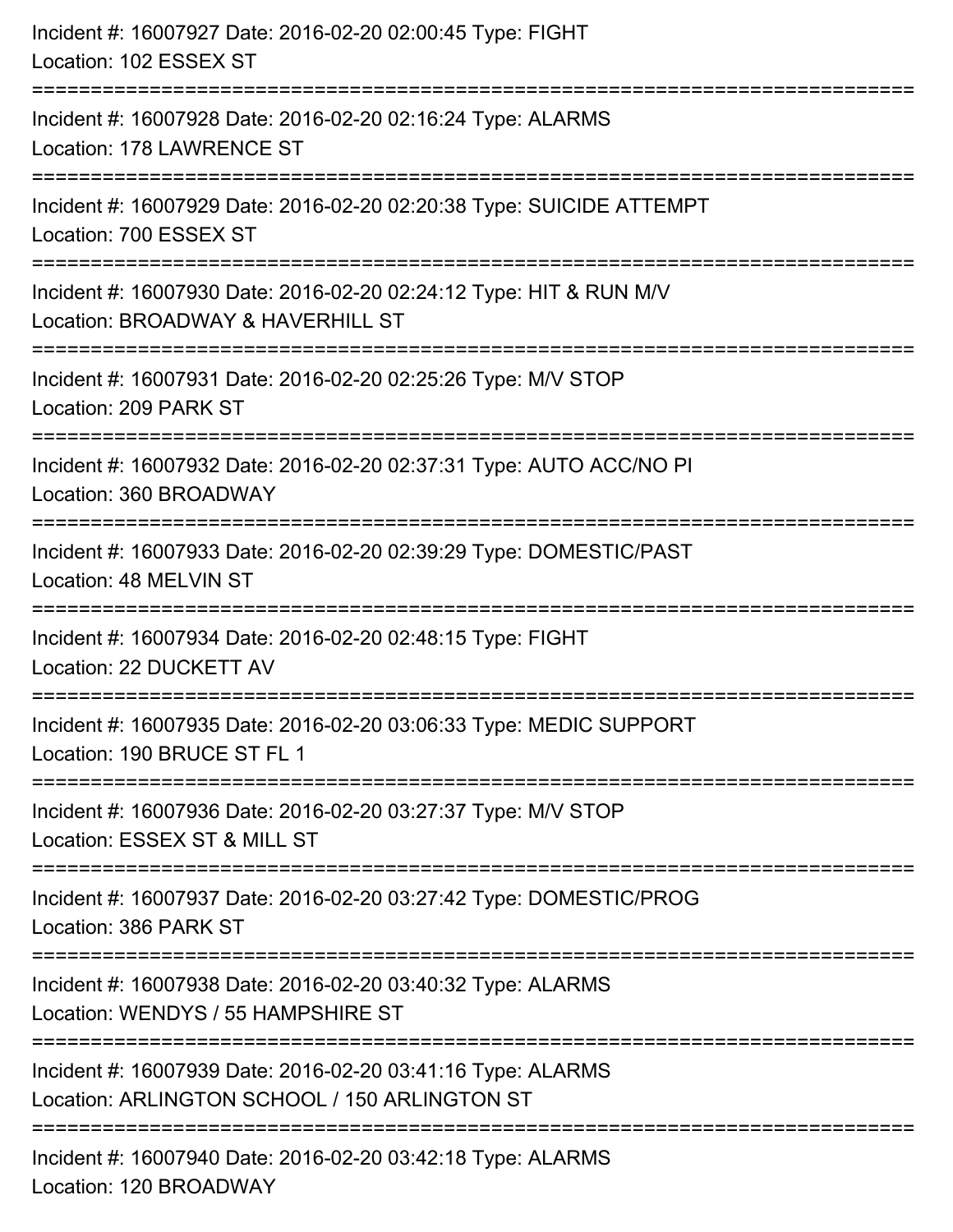| Incident #: 16007941 Date: 2016-02-20 03:43:34 Type: AUTO ACC/NO PI<br>Location: CEDAR ST & FRANKLIN ST            |
|--------------------------------------------------------------------------------------------------------------------|
| Incident #: 16007942 Date: 2016-02-20 03:45:35 Type: M/V STOP<br>Location: ESSEX ST & MARGIN ST                    |
| Incident #: 16007943 Date: 2016-02-20 03:51:31 Type: NOISE ORD<br>Location: 188 BOXFORD ST FL 2                    |
| Incident #: 16007944 Date: 2016-02-20 03:52:17 Type: MAL DAMAGE<br>Location: 16 DRACUT ST                          |
| Incident #: 16007945 Date: 2016-02-20 04:03:58 Type: M/V STOP<br>Location: 700 ESSEX ST                            |
| Incident #: 16007946 Date: 2016-02-20 04:08:05 Type: MV/BLOCKING<br>Location: 326 PROSPECT ST                      |
| Incident #: 16007947 Date: 2016-02-20 04:11:57 Type: M/V STOP<br>Location: CAMDEN ST & TENNEY ST                   |
| Incident #: 16007948 Date: 2016-02-20 04:23:29 Type: DISTURBANCE<br>Location: 198 BROADWAY                         |
| Incident #: 16007949 Date: 2016-02-20 04:45:43 Type: GUN CALL<br>Location: 108 ABBOTT ST FL 1                      |
| Incident #: 16007950 Date: 2016-02-20 05:15:44 Type: MEDIC SUPPORT<br>Location: S UNION & EXETER ST                |
| Incident #: 16007951 Date: 2016-02-20 05:44:55 Type: NOISE ORD<br>Location: 44 WASHINGTON ST FL 1                  |
| Incident #: 16007952 Date: 2016-02-20 06:22:11 Type: ALARMS<br>Location: THREE DOGS DINNER / 3 S BROADWAY          |
| ========================<br>Incident #: 16007953 Date: 2016-02-20 07:24:57 Type: A&B PAST<br>Location: 107 HIGH ST |
| Incident #: 16007954 Date: 2016-02-20 07:45:30 Type: TRESPASSING                                                   |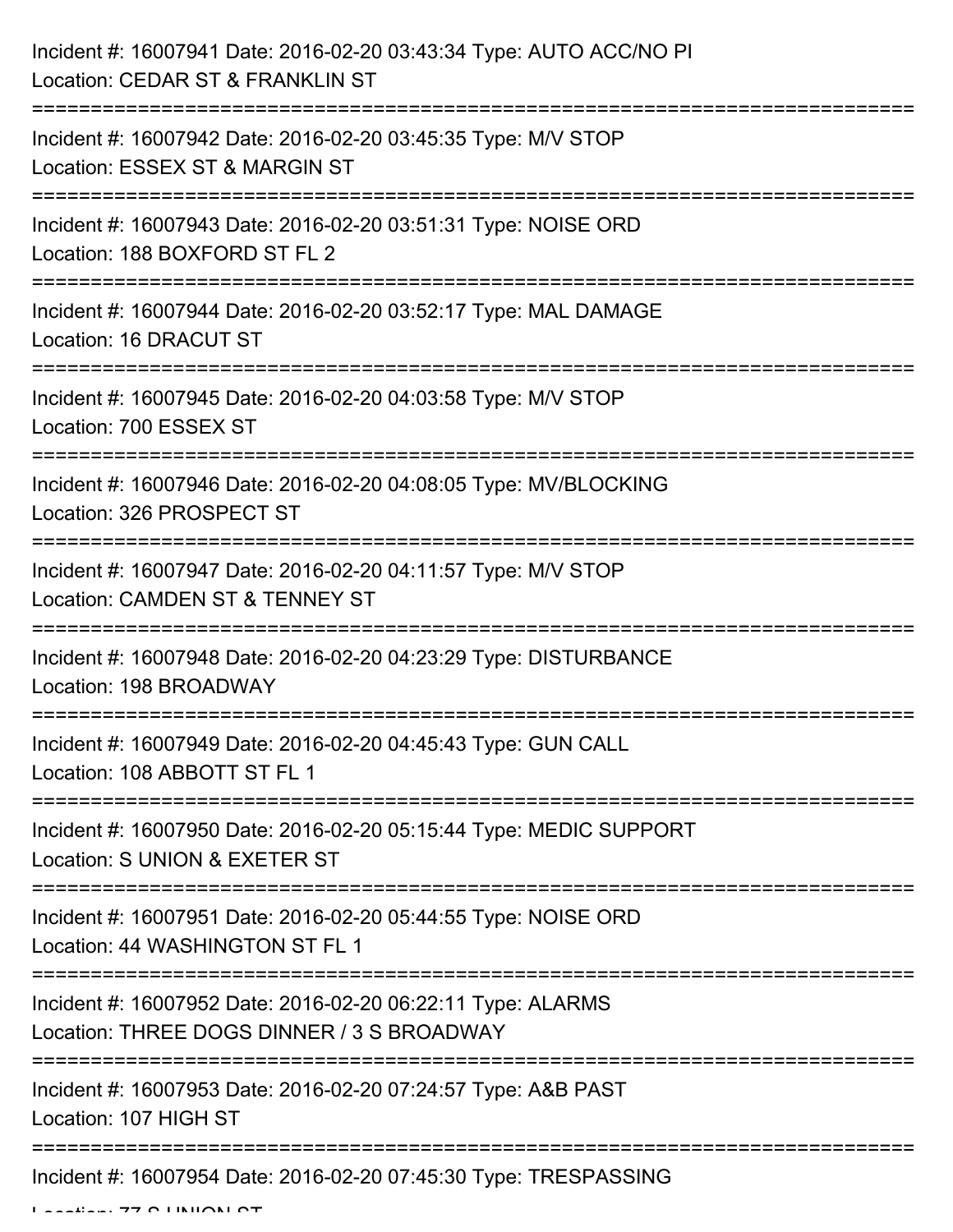| Incident #: 16007955 Date: 2016-02-20 07:46:34 Type: WOMAN DOWN<br>Location: JORDAN ST & WATER ST              |
|----------------------------------------------------------------------------------------------------------------|
| Incident #: 16007956 Date: 2016-02-20 07:48:58 Type: M/V STOP<br>Location: HAMPSHIRE ST & LOWELL ST            |
| Incident #: 16007957 Date: 2016-02-20 08:02:22 Type: M/V STOP<br>Location: EVERETT ST & TEWKSBURY              |
| Incident #: 16007958 Date: 2016-02-20 08:07:19 Type: M/V STOP<br>Location: FALLS BRIDGE / null                 |
| Incident #: 16007959 Date: 2016-02-20 08:07:57 Type: M/V STOP<br>Location: 24 WASHINGTON ST                    |
| Incident #: 16007960 Date: 2016-02-20 08:09:17 Type: M/V STOP<br>Location: HENNESSEY SCHOOL / 122 HANCOCK ST   |
| Incident #: 16007961 Date: 2016-02-20 08:09:57 Type: M/V STOP<br>Location: 65 MANCHESTER ST                    |
| Incident #: 16007962 Date: 2016-02-20 08:11:51 Type: ALARMS<br>Location: 4 A'S COMMUNICATIONS / 302 JACKSON ST |
| Incident #: 16007963 Date: 2016-02-20 08:30:58 Type: MAL DAMAGE<br>Location: 80 SALEM ST FL 2                  |
| Incident #: 16007964 Date: 2016-02-20 08:35:02 Type: NOTIFICATION<br>Location: 197 FARNHAM ST FL 1             |
| Incident #: 16007965 Date: 2016-02-20 08:41:03 Type: MV/BLOCKING<br>Location: 46 WARREN ST                     |
| Incident #: 16007966 Date: 2016-02-20 08:53:18 Type: GENERAL SERV<br>Location: 304 LOWELL ST                   |
| Incident #: 16007967 Date: 2016-02-20 09:06:16 Type: ALARM/BURG<br><b>Location: 200 MERRIMACK ST</b>           |
|                                                                                                                |

Incident #: 16007968 Date: 2016-02-20 09:09:29 Type: MEDIC SUPPORT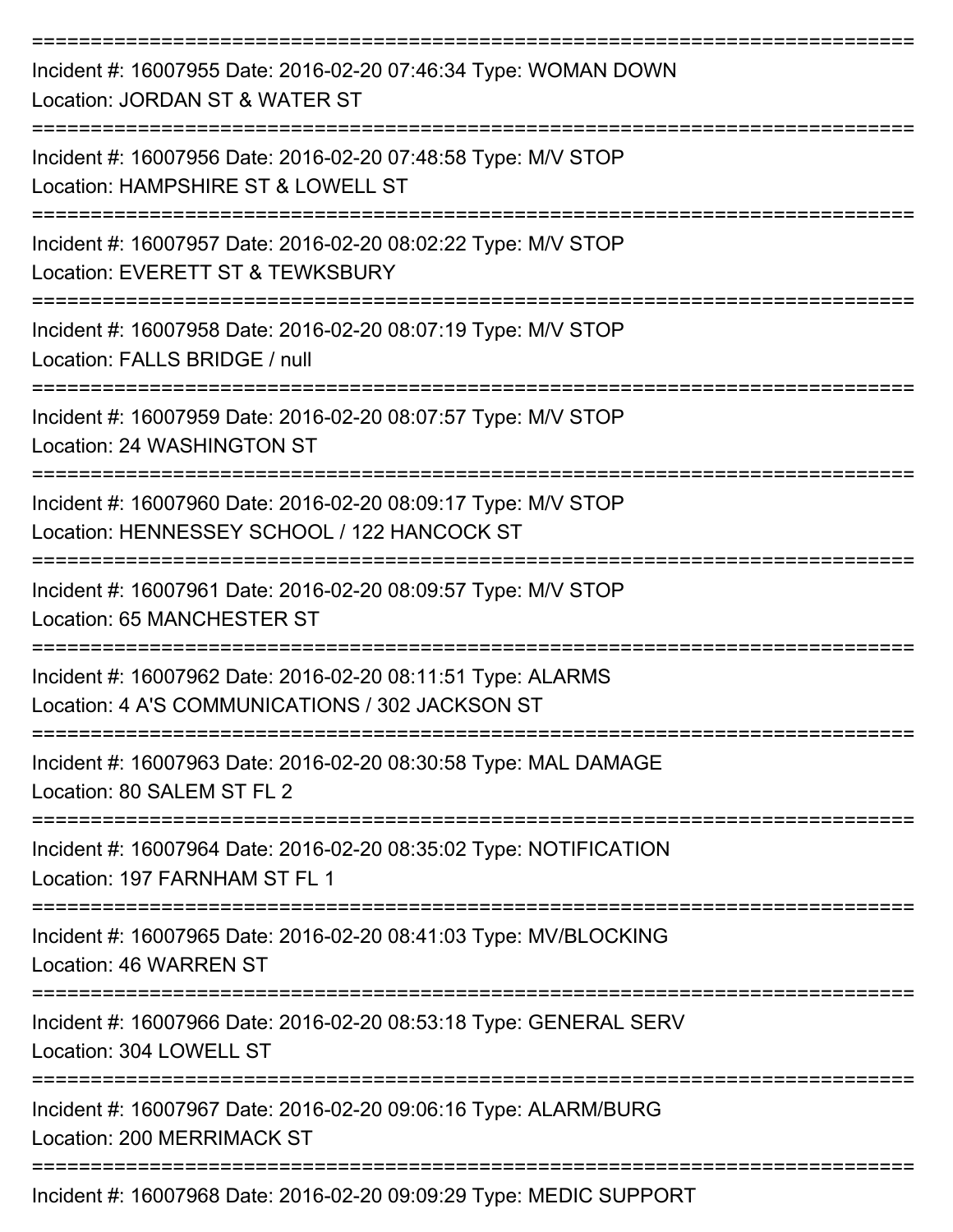| Incident #: 16007969 Date: 2016-02-20 09:12:38 Type: MV/BLOCKING<br>Location: 64 ELM ST                    |
|------------------------------------------------------------------------------------------------------------|
| Incident #: 16007970 Date: 2016-02-20 09:19:01 Type: SPECIAL CHECK<br>Location: FRANKLIN ST & HAVERHILL ST |
| Incident #: 16007971 Date: 2016-02-20 09:21:37 Type: SPECIAL CHECK<br>Location: 29 BROMFIELD ST            |
| Incident #: 16007972 Date: 2016-02-20 09:22:00 Type: SPECIAL CHECK<br>Location: 35 BROMFIELD ST            |
| Incident #: 16007973 Date: 2016-02-20 09:25:56 Type: WARRANT SERVE<br>Location: 379 HAVERHILL ST           |
| Incident #: 16007974 Date: 2016-02-20 09:37:48 Type: M/V STOP<br>Location: 430 S BROADWAY                  |
| Incident #: 16007975 Date: 2016-02-20 09:39:17 Type: GENERAL SERV<br><b>Location: LEA ST</b>               |
| Incident #: 16007976 Date: 2016-02-20 09:51:13 Type: WARRANT SERVE<br>Location: 17 WYMAN ST                |
| Incident #: 16007977 Date: 2016-02-20 09:53:24 Type: ALARM/BURG<br>Location: 104C GLENN ST                 |
| Incident #: 16007978 Date: 2016-02-20 09:56:17 Type: M/V STOP<br>Location: 52 EVERETT ST                   |
| Incident #: 16007979 Date: 2016-02-20 09:56:52 Type: INVEST CONT<br>Location: 56 KENT ST                   |
| Incident #: 16007980 Date: 2016-02-20 10:07:56 Type: TRESPASSING<br>Location: 196 JACKSON ST               |
| Incident #: 16007981 Date: 2016-02-20 10:17:15 Type: B&E/PAST<br>Location: 194 BRUCE ST                    |
|                                                                                                            |

Incident #: 16007982 Date: 2016 02 2016 02 2016 02 2016 02 2016 02 2016 02 2016 02 2016 02 2016 02 2016 02 20<br>.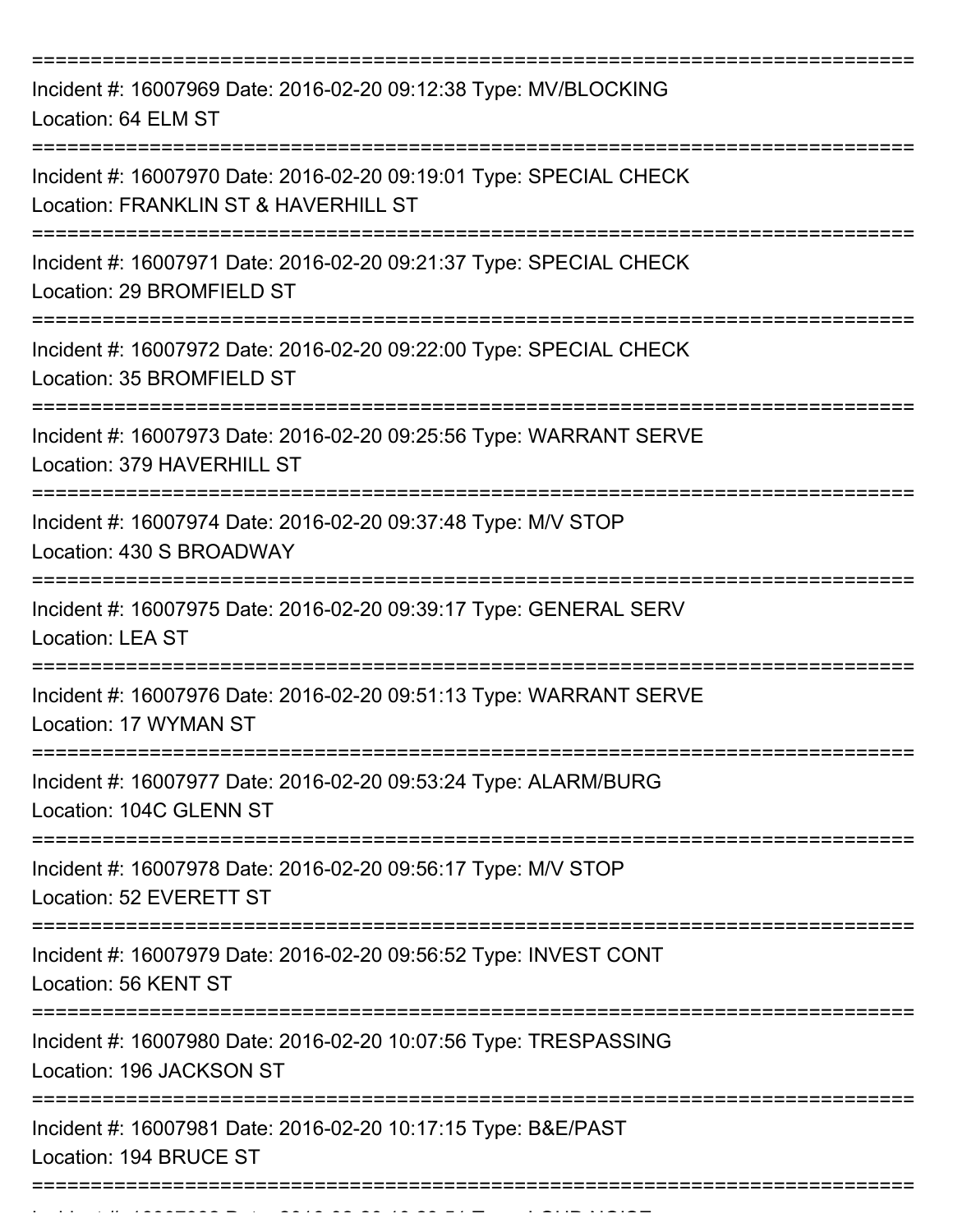Location: 43 FERN ST FL 2

| Incident #: 16007983 Date: 2016-02-20 10:30:01 Type: M/V STOP<br>Location: 46 EVERETT ST                             |
|----------------------------------------------------------------------------------------------------------------------|
| Incident #: 16007984 Date: 2016-02-20 10:39:45 Type: NOTIFICATION<br>Location: 103 SPRUCE ST FL 1                    |
| Incident #: 16007985 Date: 2016-02-20 10:48:06 Type: WARRANT SERVE<br>Location: 77 S UNION ST                        |
| Incident #: 16007986 Date: 2016-02-20 10:52:18 Type: M/V STOP<br>Location: MERRIMACK ST & S BROADWAY                 |
| ========================<br>Incident #: 16007987 Date: 2016-02-20 11:09:22 Type: M/V STOP<br>Location: 72 S BROADWAY |
| Incident #: 16007988 Date: 2016-02-20 11:16:12 Type: GENERAL SERV<br>Location: 54 ESSEX ST                           |
| Incident #: 16007989 Date: 2016-02-20 11:28:22 Type: TOW/REPOSSED<br>Location: 28 TOWER HILL ST                      |
| Incident #: 16007990 Date: 2016-02-20 11:31:57 Type: M/V STOP<br>Location: CAMBRIDGE ST & S UNION ST                 |
| Incident #: 16007991 Date: 2016-02-20 11:36:46 Type: M/V STOP<br>Location: 180 BROADWAY                              |
| Incident #: 16007992 Date: 2016-02-20 11:42:15 Type: MAL DAMAGE<br>Location: 647 ANDOVER ST                          |
| Incident #: 16007993 Date: 2016-02-20 12:12:15 Type: TRESPASSING<br>Location: 50 BROADWAY                            |
| Incident #: 16007994 Date: 2016-02-20 12:27:07 Type: TRESPASSING<br>Location: CVS PHARMACY / 266 BROADWAY            |
| Incident #: 16007995 Date: 2016-02-20 12:31:04 Type: MEDIC SUPPORT<br>Location: 32 LAWRENCE ST #15A                  |

===========================================================================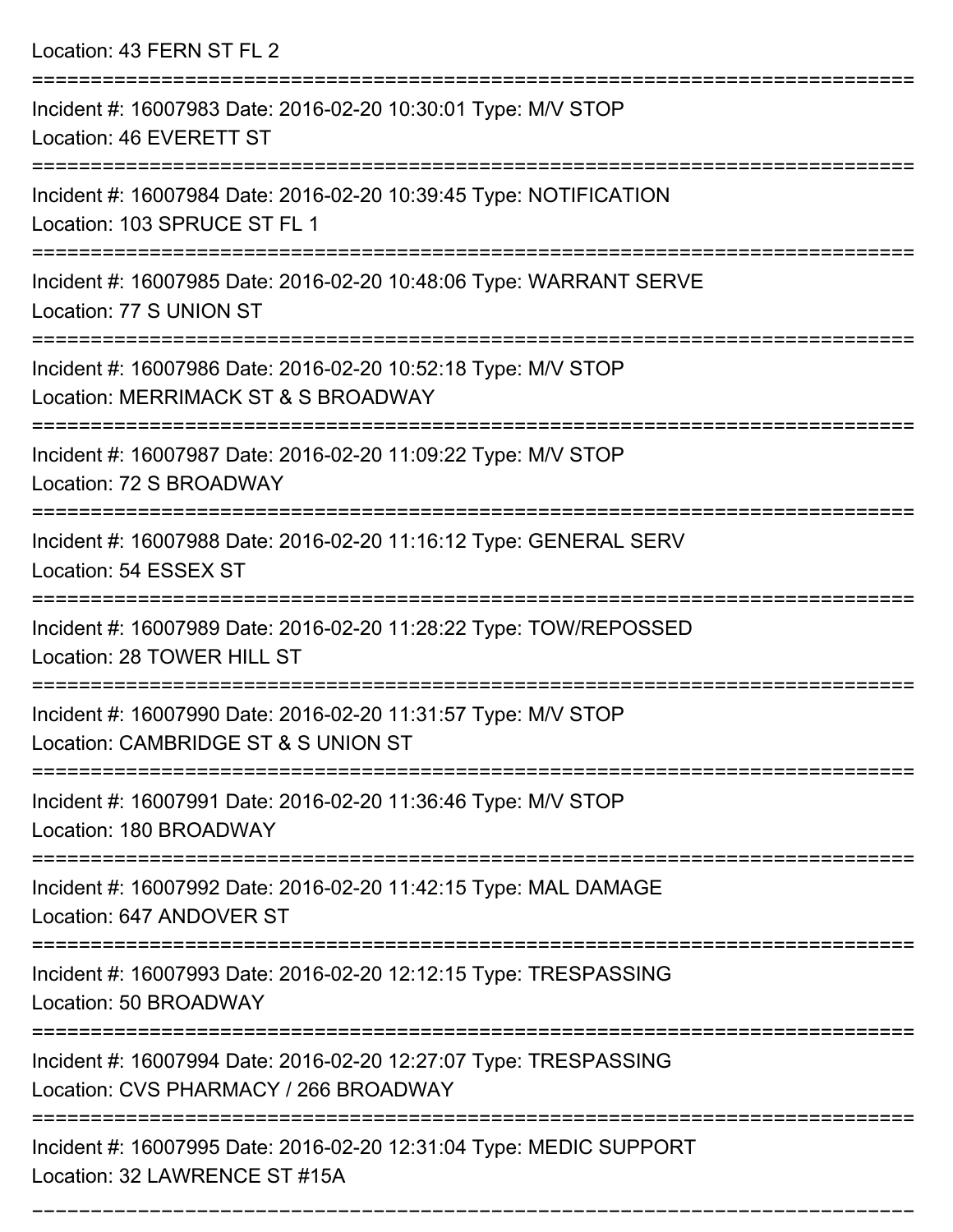| Incident #: 16007996 Date: 2016-02-20 12:39:22 Type: M/V STOP<br>Location: 4HCK90 / 205 BROADWAY                      |
|-----------------------------------------------------------------------------------------------------------------------|
| Incident #: 16007997 Date: 2016-02-20 12:43:04 Type: M/V STOP<br>Location: ANDOVER ST & GLENN ST                      |
| Incident #: 16007998 Date: 2016-02-20 12:43:48 Type: INVESTIGATION<br>Location: BROADWAY & METHUEN ST                 |
| Incident #: 16007999 Date: 2016-02-20 12:43:54 Type: ALARM/BURG<br>Location: 150 GARDEN ST                            |
| Incident #: 16008000 Date: 2016-02-20 12:45:47 Type: M/V STOP<br>Location: BROADWAY & CEDAR ST                        |
| Incident #: 16008001 Date: 2016-02-20 12:46:18 Type: WIRE DOWN<br>Location: 89 E HAVERHILL ST                         |
| Incident #: 16008002 Date: 2016-02-20 12:56:12 Type: INVEST CONT<br>Location: 333 METHUEN ST                          |
| Incident #: 16008003 Date: 2016-02-20 13:08:55 Type: M/V STOP<br>Location: BROADWAY & CANAL ST                        |
| Incident #: 16008004 Date: 2016-02-20 13:09:41 Type: M/V STOP<br>Location: BIG N' BEEFY / 415 BROADWAY                |
| Incident #: 16008005 Date: 2016-02-20 13:15:49 Type: AUTO ACC/PI<br>Location: 439 S UNION ST                          |
| Incident #: 16008008 Date: 2016-02-20 13:21:46 Type: CIVIL PROB<br>Location: 90 LOWELL ST                             |
| Incident #: 16008006 Date: 2016-02-20 13:25:53 Type: M/V STOP<br>Location: BROADWAY & HAVERHILL ST                    |
| Incident #: 16008007 Date: 2016-02-20 13:26:58 Type: M/V STOP<br>Location: 94 RAILROAD ST                             |
| Incident #: 16008009 Date: 2016-02-20 13:54:25 Type: SPECIAL CHECK<br>Location: LAWRENCE MEAT COMPANY / 264 LOWELL ST |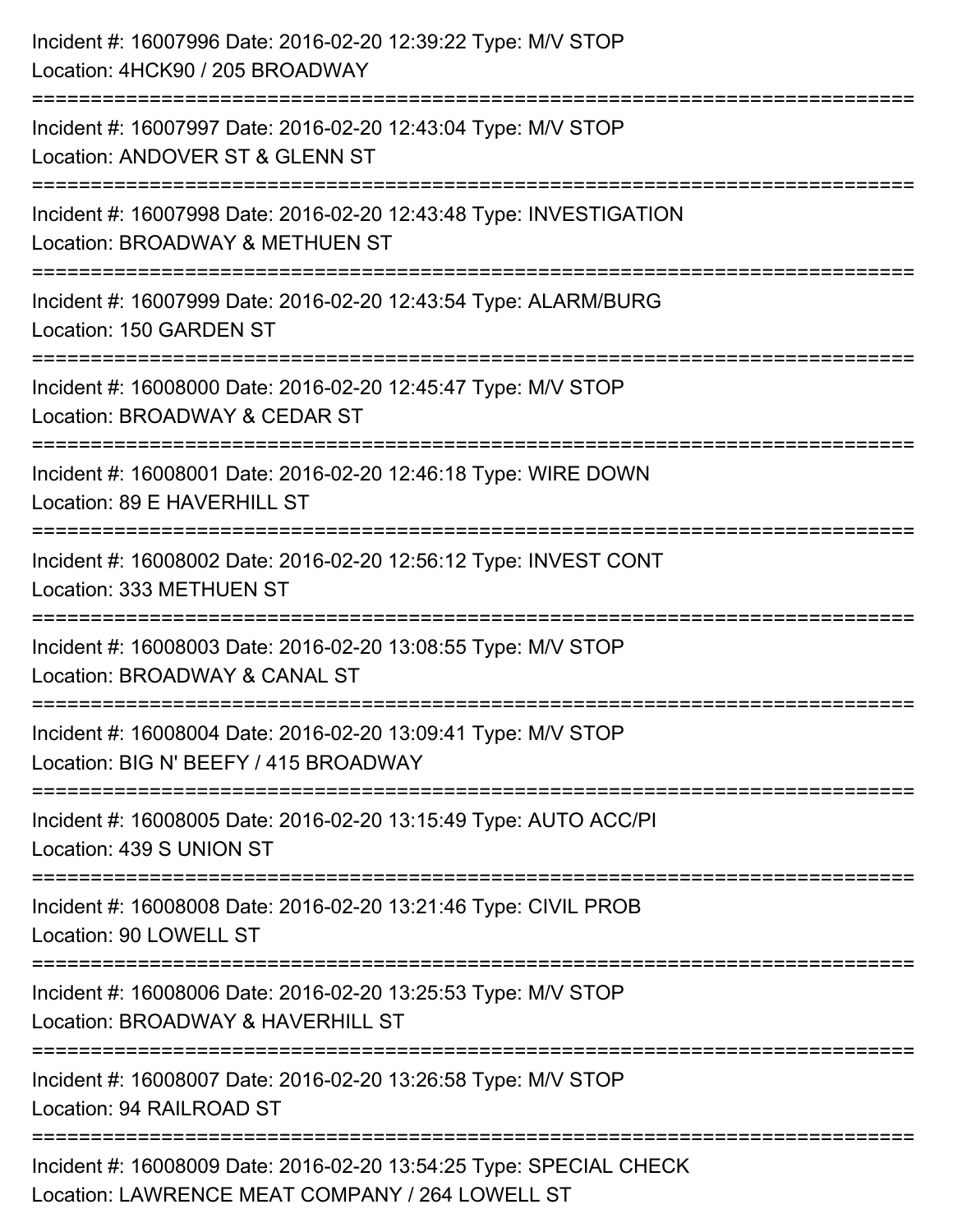| Incident #: 16008010 Date: 2016-02-20 13:59:09 Type: M/V STOP<br>Location: MERRIMACK ST & S BROADWAY    |
|---------------------------------------------------------------------------------------------------------|
| Incident #: 16008011 Date: 2016-02-20 14:16:21 Type: ALARM/BURG<br>Location: 50 TENNEY ST               |
| Incident #: 16008012 Date: 2016-02-20 14:51:58 Type: SUS PERS/MV<br>Location: 84 GILBERT ST             |
| Incident #: 16008013 Date: 2016-02-20 14:54:23 Type: E911 HANGUP<br>Location: 102 PARK ST               |
| Incident #: 16008014 Date: 2016-02-20 15:16:08 Type: M/V STOP<br>Location: BRUCE ST & PARK ST           |
| Incident #: 16008015 Date: 2016-02-20 15:16:09 Type: SUS PERS/MV<br>Location: 42 UNION ST               |
| Incident #: 16008016 Date: 2016-02-20 15:16:26 Type: DISTURBANCE<br>Location: 42 MARBLE AV              |
| Incident #: 16008017 Date: 2016-02-20 15:26:07 Type: M/V STOP<br>Location: RIVERSIDE DR                 |
| Incident #: 16008018 Date: 2016-02-20 15:38:54 Type: M/V STOP<br>Location: 620 ESSEX ST                 |
| Incident #: 16008019 Date: 2016-02-20 15:52:56 Type: M/V STOP<br>Location: BROADWAY & LOWELL ST         |
| Incident #: 16008020 Date: 2016-02-20 16:09:53 Type: DISTURBANCE<br>Location: 38 FULTON ST FL 3RDFL     |
| Incident #: 16008021 Date: 2016-02-20 16:11:01 Type: B&E/MV/PROG<br>Location: 74 BENNINGTON ST          |
| Incident #: 16008022 Date: 2016-02-20 16:17:09 Type: AUTO ACC/NO PI<br>Location: PHILLIPS ST & SALEM ST |
| Incident #: 16008023 Date: 2016-02-20 16:18:55 Type: DISTURBANCE                                        |

Location: 112 WATER ST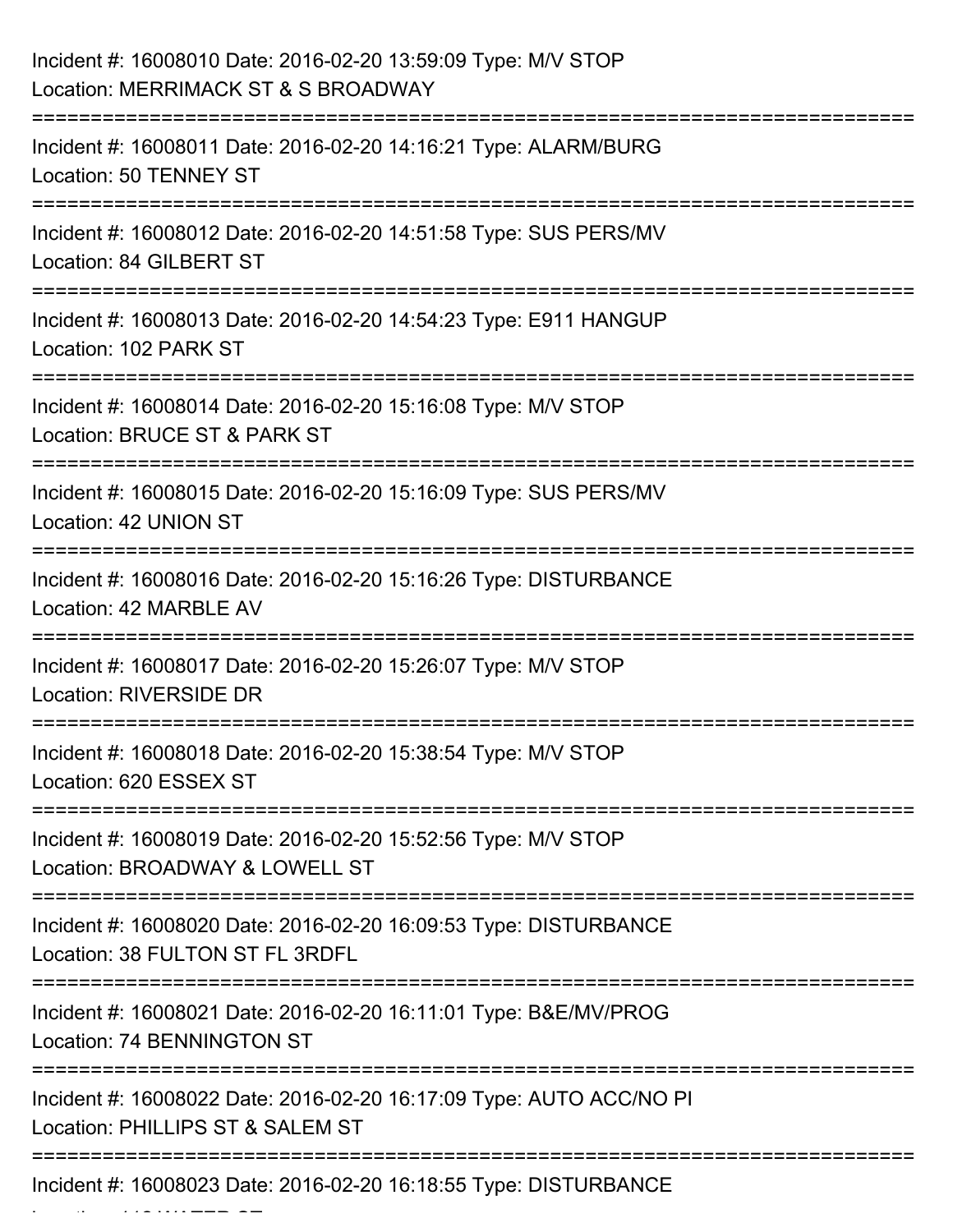| Incident #: 16008025 Date: 2016-02-20 16:28:58 Type: STOL/MV/PAS<br>Location: 40 KENDRICK ST            |
|---------------------------------------------------------------------------------------------------------|
| Incident #: 16008024 Date: 2016-02-20 16:37:25 Type: AUTO ACC/NO PI<br>Location: PHILLIPS ST & SALEM ST |
| Incident #: 16008026 Date: 2016-02-20 16:48:51 Type: M/V STOP<br>Location: HAVERHILL ST & WARREN ST     |
| Incident #: 16008027 Date: 2016-02-20 17:12:45 Type: M/V STOP<br>Location: JB LOUNGE / 151 S UNION ST   |
| Incident #: 16008028 Date: 2016-02-20 17:40:03 Type: LIC PLATE STO<br>Location: 139 MAY ST              |
| Incident #: 16008029 Date: 2016-02-20 17:47:22 Type: M/V STOP<br>Location: BROADWAY & ESSEX ST          |
| Incident #: 16008030 Date: 2016-02-20 17:51:43 Type: FIRE/MV<br><b>Location: 137 FRANKLIN ST</b>        |
| Incident #: 16008031 Date: 2016-02-20 18:03:22 Type: M/V STOP<br>Location: 73 WINTHROP AV               |
| Incident #: 16008032 Date: 2016-02-20 18:06:12 Type: MEDIC SUPPORT<br>Location: 22 CEDAR ST             |
| Incident #: 16008033 Date: 2016-02-20 18:10:22 Type: M/V STOP<br>Location: 8 GREEN ST                   |
| Incident #: 16008034 Date: 2016-02-20 18:14:47 Type: M/V STOP<br>Location: CANAL ST & HAMPSHIRE ST      |
| Incident #: 16008035 Date: 2016-02-20 18:28:39 Type: FIRE<br>Location: 287 PROSPECT ST                  |
| Incident #: 16008036 Date: 2016-02-20 18:30:02 Type: DISTURBANCE<br>Location: 7 W HAWLEY ST             |
|                                                                                                         |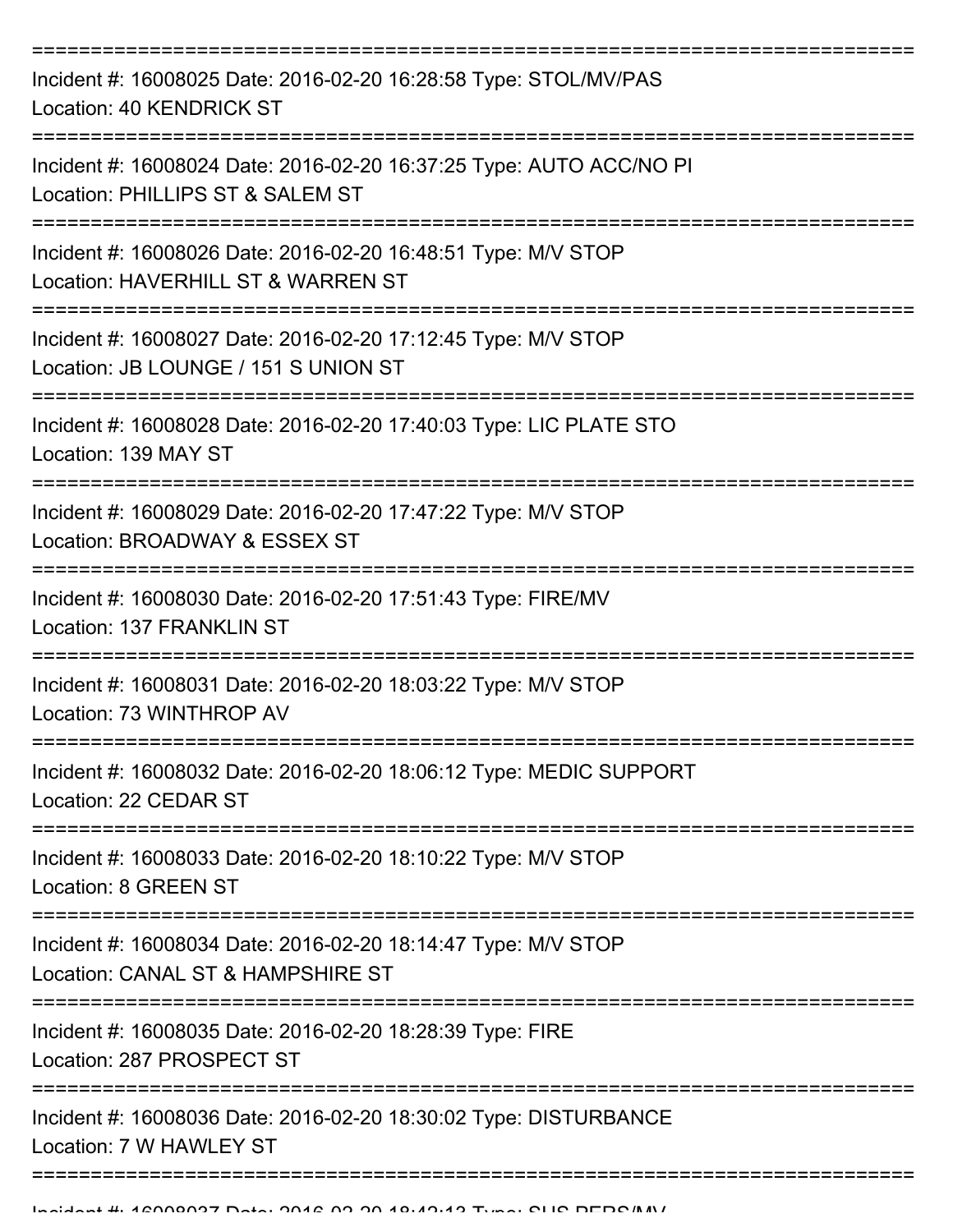| Location: HAMPSHIRE ST & LAWRENCE ST                                                                                      |
|---------------------------------------------------------------------------------------------------------------------------|
| Incident #: 16008038 Date: 2016-02-20 18:50:36 Type: SUS PERS/MV<br>Location: 34 S BOWDOIN ST                             |
| Incident #: 16008039 Date: 2016-02-20 19:06:18 Type: M/V STOP<br>Location: 469 CANAL ST                                   |
| Incident #: 16008040 Date: 2016-02-20 19:09:31 Type: M/V STOP<br><b>Location: MANCHESTER ST</b>                           |
| Incident #: 16008041 Date: 2016-02-20 19:21:15 Type: NOISE ORD<br>Location: 115 JACKSON ST FL 3                           |
| Incident #: 16008042 Date: 2016-02-20 19:45:30 Type: LOST PROPERTY<br>Location: 8 RESERVOIR TER                           |
| Incident #: 16008043 Date: 2016-02-20 20:09:49 Type: NOISE ORD<br>Location: 448 LOWELL ST FL 1                            |
| Incident #: 16008044 Date: 2016-02-20 20:20:28 Type: FIGHT<br>Location: SOUTH COMMON / null                               |
| Incident #: 16008045 Date: 2016-02-20 20:25:02 Type: MAN DOWN<br>Location: WALGREENS / 135 BROADWAY                       |
| Incident #: 16008046 Date: 2016-02-20 20:26:59 Type: ALARM/HOLD<br>Location: 105 JACKSON ST                               |
| Incident #: 16008047 Date: 2016-02-20 20:39:47 Type: AUTO ACC/NO PI<br>Location: LAWRENCE GENERAL HOSPITAL / 1 GENERAL ST |
| Incident #: 16008049 Date: 2016-02-20 20:41:48 Type: DISTURBANCE<br>Location: LOWELL ST & MARGIN ST                       |
| Incident #: 16008048 Date: 2016-02-20 20:41:48 Type: DISTURBANCE<br>Location: LOWELL ST & MARGIN ST                       |
| Incident #: 16008050 Date: 2016-02-20 20:46:36 Type: M/V STOP<br>Location: ANDOVER ST & BROOKFIELD ST                     |
|                                                                                                                           |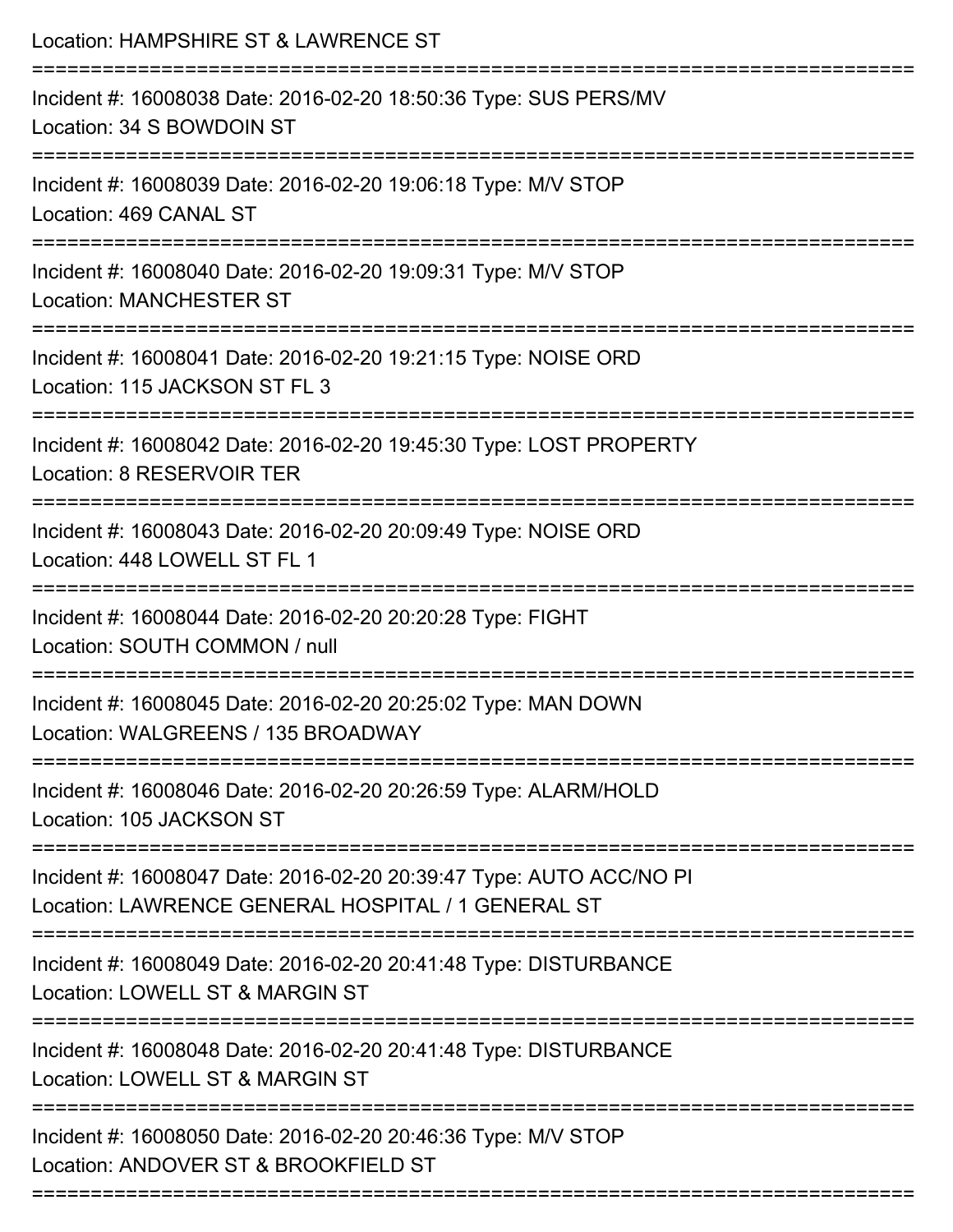Location: BROADWAY & MANCHESTER ST

| Incident #: 16008052 Date: 2016-02-20 21:00:57 Type: SUS PERS/MV<br>Location: 473 ESSEX ST               |
|----------------------------------------------------------------------------------------------------------|
| Incident #: 16008053 Date: 2016-02-20 21:03:44 Type: SUS PERS/MV<br>Location: S UNION ST & WINTHROP AV   |
| Incident #: 16008054 Date: 2016-02-20 21:11:52 Type: NOISE ORD<br>Location: 115 JACKSON ST #3            |
| Incident #: 16008055 Date: 2016-02-20 21:12:25 Type: TOW/REPOSSED<br>Location: 135 E HAVERHILL ST        |
| Incident #: 16008056 Date: 2016-02-20 21:13:35 Type: 209A/SERVE<br>Location: 24 ALLSTON ST               |
| Incident #: 16008057 Date: 2016-02-20 21:24:25 Type: TOW OF M/V<br>Location: 198 ESSEX ST                |
| Incident #: 16008058 Date: 2016-02-20 21:34:02 Type: FIGHT<br>Location: 55 BERKELEY ST                   |
| Incident #: 16008059 Date: 2016-02-20 22:04:07 Type: HIT & RUN M/V<br>Location: METHUEN ST & NEWBURY ST  |
| Incident #: 16008060 Date: 2016-02-20 22:11:14 Type: M/V STOP<br>Location: BROADWAY & MANCHESTER ST      |
| Incident #: 16008061 Date: 2016-02-20 22:20:04 Type: A&B D/W PAST<br>Location: ESSEX ST & NEWBURY ST     |
| Incident #: 16008062 Date: 2016-02-20 22:25:12 Type: WARRANT SERVE<br>Location: 118 S UNION ST           |
| Incident #: 16008063 Date: 2016-02-20 22:30:26 Type: THREATS<br>Location: 256 ESSEX ST #305              |
| Incident #: 16008064 Date: 2016-02-20 22:39:41 Type: DOMESTIC/PROG<br>Location: BROADWAY & MANCHESTER ST |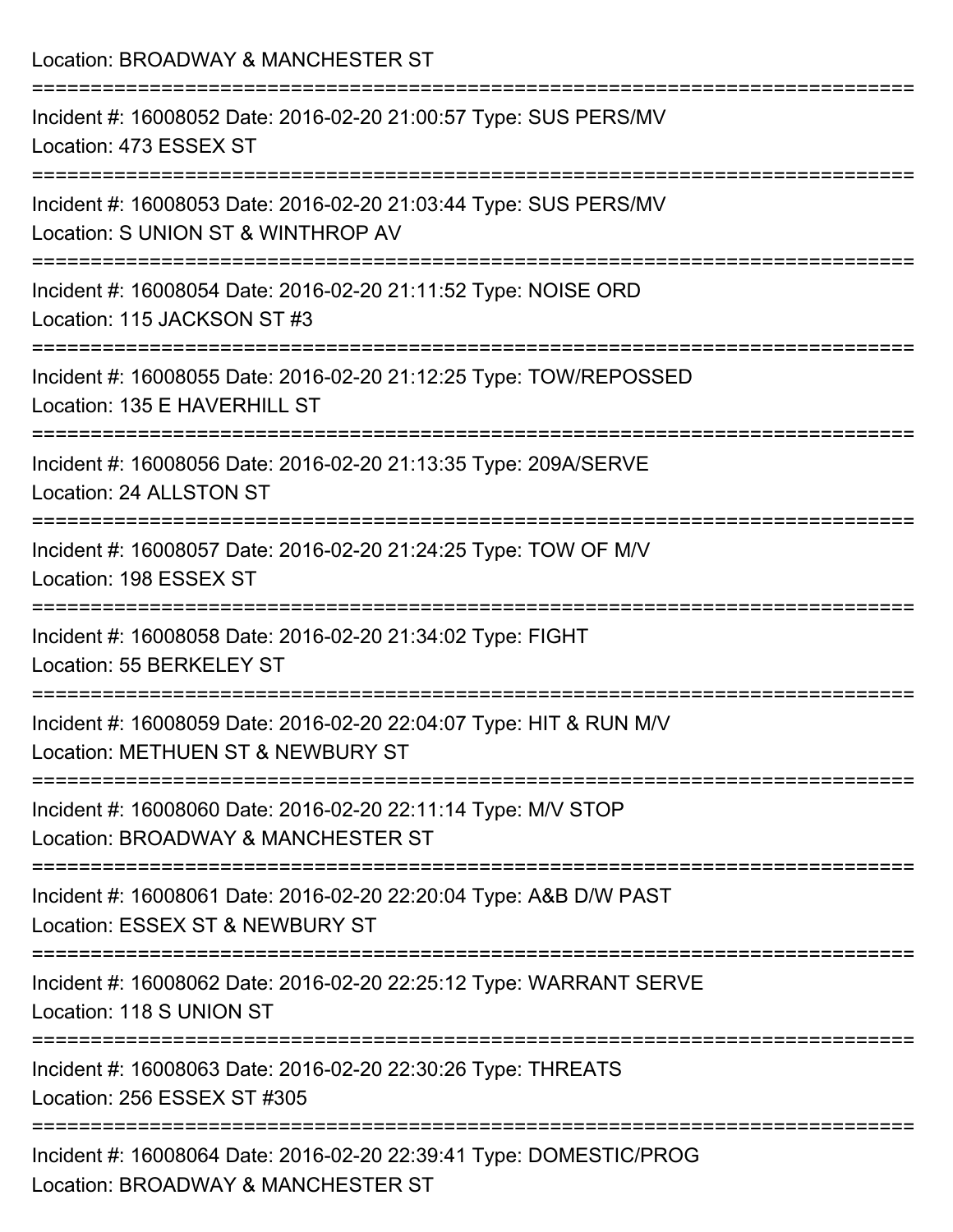| Incident #: 16008065 Date: 2016-02-20 22:45:45 Type: NOISE ORD<br>Location: 8 FAIRMONT ST FL 2                  |
|-----------------------------------------------------------------------------------------------------------------|
| Incident #: 16008066 Date: 2016-02-20 22:46:16 Type: M/V STOP<br>Location: BROADWAY & HAVERHILL ST              |
| Incident #: 16008067 Date: 2016-02-20 22:57:01 Type: MEDIC SUPPORT<br>Location: CENTRAL BRIDGE / 0 MERRIMACK ST |
| Incident #: 16008068 Date: 2016-02-20 22:59:54 Type: M/V STOP<br>Location: E HAVERHILL ST                       |
| Incident #: 16008069 Date: 2016-02-20 23:01:42 Type: M/V STOP<br>Location: AMES ST & HAVERHILL ST               |
| Incident #: 16008070 Date: 2016-02-20 23:04:17 Type: INVESTIGATION<br>Location: 116 EXCHANGE ST                 |
| Incident #: 16008071 Date: 2016-02-20 23:05:52 Type: DK (DRUNK)<br>Location: 233 LAWRENCE ST                    |
| Incident #: 16008072 Date: 2016-02-20 23:07:17 Type: NOISE ORD<br>Location: 119 JACKSON ST FL 3                 |
| Incident #: 16008073 Date: 2016-02-20 23:07:43 Type: MV/BLOCKING<br>Location: 1 MILL ST                         |
| Incident #: 16008074 Date: 2016-02-20 23:16:13 Type: M/V STOP<br>Location: GRAFTON ST & WINTHROP AV             |
| Incident #: 16008075 Date: 2016-02-20 23:30:36 Type: AUTO ACC/NO PI<br>Location: 154 ESSEX ST                   |
| Incident #: 16008077 Date: 2016-02-20 23:58:37 Type: NOISE ORD<br>Location: 199 E HAVERHILL ST FL 3RD           |
| Incident #: 16008076 Date: 2016-02-20 23:58:48 Type: M/V STOP<br>Location: HOWARD ST & PLATT ST                 |